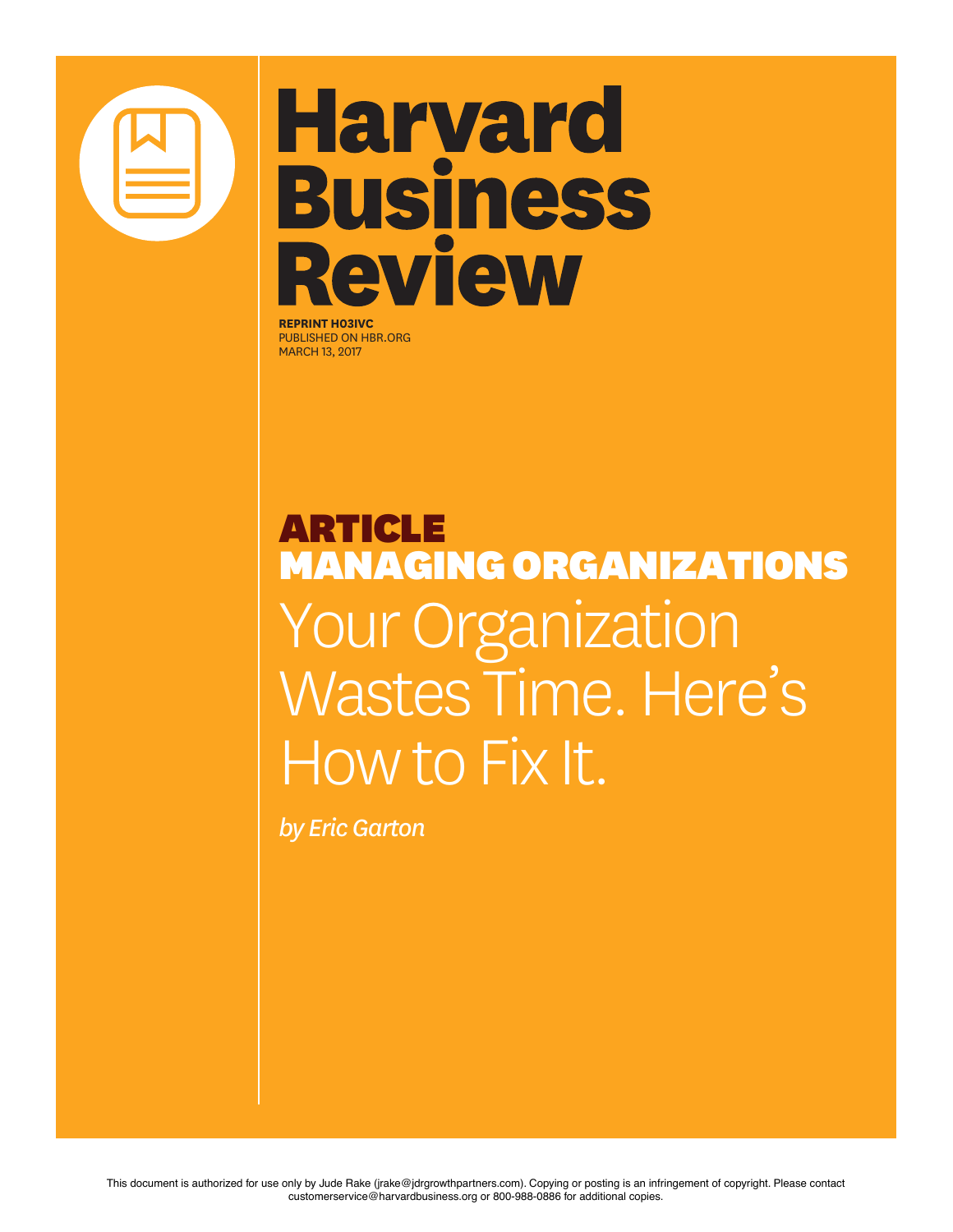

#### MANAGING ORGANIZATIONS

## **Your Organization Wastes Time. Here's How to Fix It.**

by Eric Garton **MARCH 13, 2017**



A year into their jobs, how many employees still have the unbridled energy and enthusiasm that they brought with them to their frst day on the job? How many still believe they can make a diference?

Unproductive routines, corporate bureaucracy, and "administrivia" kill ambition and sap energy for far too many employees. That's demoralizing for employees, and a waste for companies, which badly need the full energy and commitment of all their workers.



COPYRIGHT © 2017 HARVARD BUSINESS SCHOOL PUBLISHING CORPORATION. ALL RIGHTS RESERVED. 2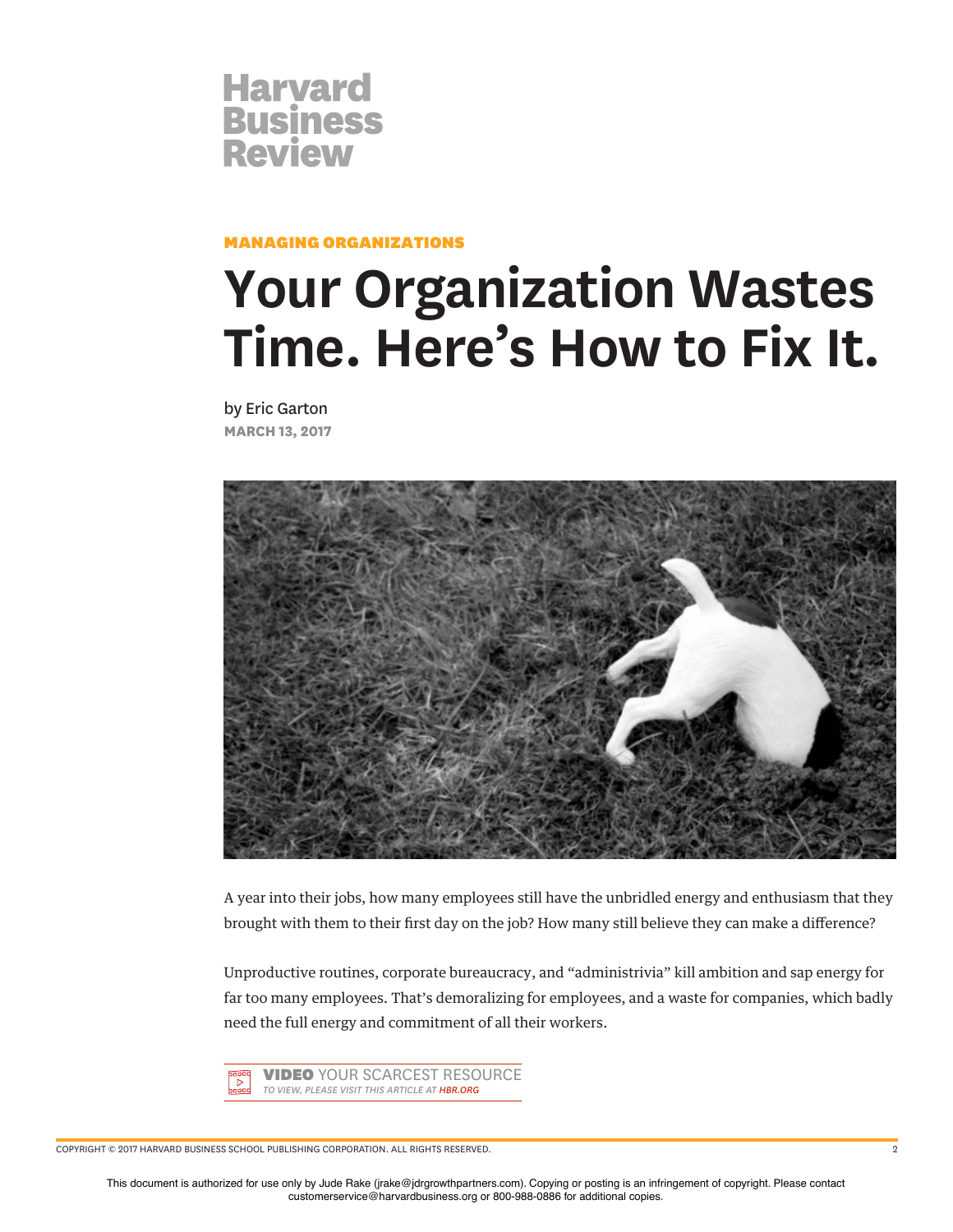The novelty of any new job will wear off, but employees can remain energized and engaged if companies attack the true causes of organizational drag — all the practices, procedures, and structures that waste time and limit output  $-$  not just the symptoms. The symptoms may seem to be minor annoyances and inconveniences that could be wiped out without much effort — too much process, too many meetings, meaningless goals, and time wasted on work that no one will ever care about.

But those symptoms stem from fundamental problems. Companies wind up in trouble and squander the time, talent, and energy of their workforce when they lose focus, spend money on things that don't make a diference to employees or the future of the business, and use operating models that are out of whack.

By attacking the root causes of organizational drag, companies can eliminate unnecessary work, reenergize the workforce and, at the same time, put the business on a better course. They can do this by following the three R's:

- refocus on strategic priorities
- reset the budgets
- redesign the operating model

Together, these initiatives can help remove the clutter and distraction that create drag.

#### **Refocus on Strategic Priorities**

The frst step is to refocus the organization on the most important business units, customer segments, and geographies in which the company has a repeatable formula for growth and a "right to win." Within business units, executives should eliminate any sources of proftless volume. Look closely, and you'll fnd that most companies have stretched their brands and product portfolios to customers and markets in which they are undiferentiated and profts are weak. These proliferating operations lead to complexity, which contributes to drag as well as costs that rob resources from better and potentially more-proftable ideas.

For example, large biopharma companies compete in many categories and tend to accumulate an array of follower positions. But that drags down shareholder returns. Recent analysis by Bain found that the biggest biopharma value creators are category leaders, and those that combine their category leadership with portfolio focus within their categories deliver annual total shareholder returns more than twice those of companies that are diversifed followers. That's why a growing number of biopharma firms have been selling or spinning off parts of their businesses, such as Novartis's sale of its infuenza vaccine business to CSL, Bristol-Myers Squibb's sale of its diabetes division to AstraZeneca, and Biogen's spin-off of its hemophilia business.

Trimming a portfolio of drag creators is often an act of managerial courage. It's most likely that topline growth will sufer during the transition, but the result will be a more proftable portfolio that is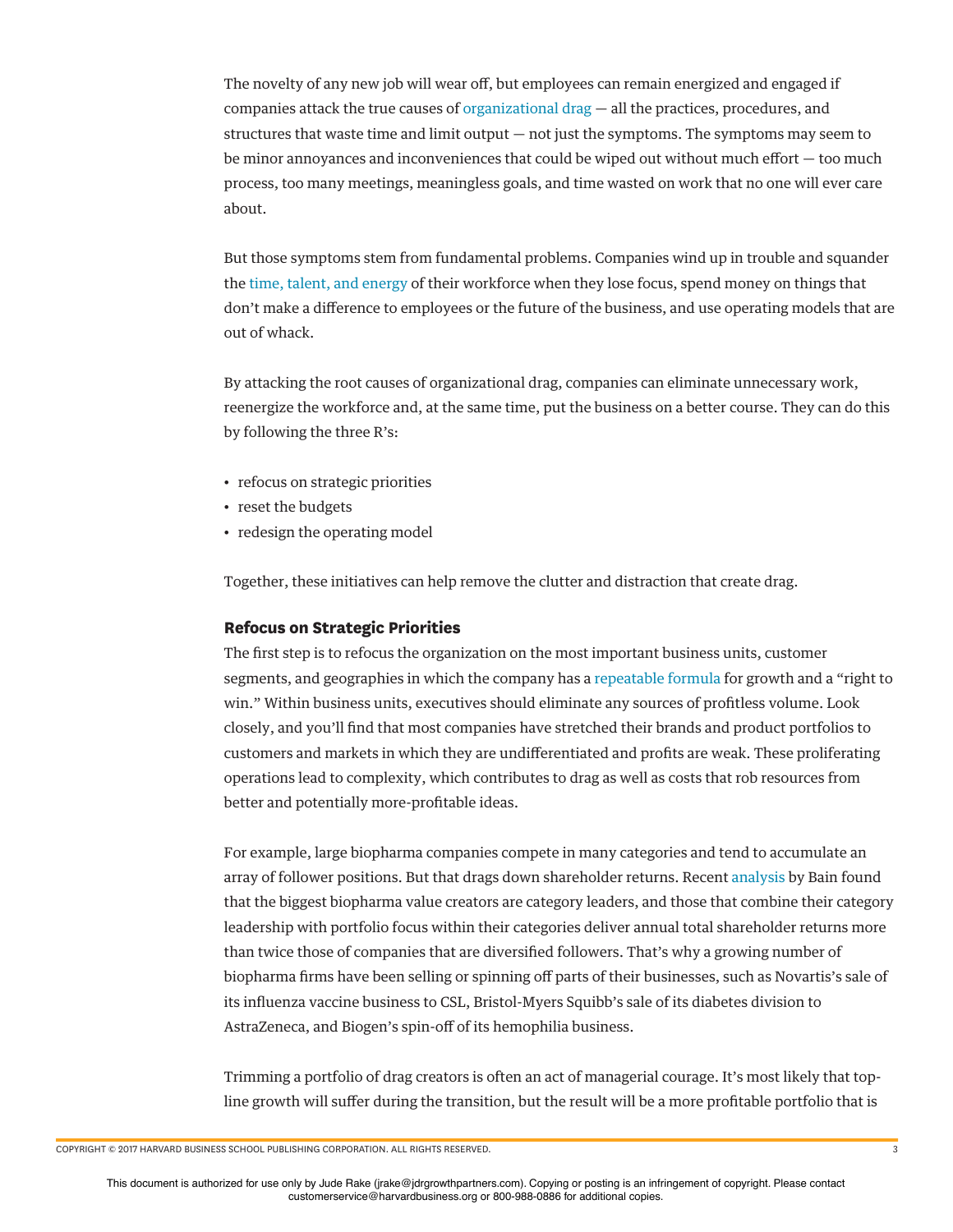geared for growth. Companies often use separations and carve-outs to surgically eliminate the slower-growing, less-proftable, or less strategically aligned parts of their business. But if companies do not also address the underlying factors that got the company to that spot in the frst place, their performance will still fall short of internal and external expectations.

#### **Reset the Budgets**

How companies allocate money can contribute to organizational drag by keeping nonessential work going. But it is not easy to make the tough decisions to defund.

We recommend zero-based budgeting and planning to make the choices clearer. This also helps get over the dilemma that companies often face when they are making cuts: Should they eliminate the work and then reduce the budgets that allowed these costs, or should they shrink the budgets to squeeze out the unnecessary work? While the former approach is friendlier from a change management perspective, we usually fnd that it leads to only incremental change. This is why we fnd a zero-based approach preferable.

A zero-based budgeting and planning process using stretch targets challenges conventional thinking and brings forth bolder ideas. Companies with foresight will make this change before the market or an activist investor demands it. A simple example: Before 3G Capital used a zero-based system to clarify roles and objectives, eliminate layers, and standardize processes at Kraft Heinz, one manager reported that he struggled to keep pace with a food of up to 300 emails and numerous unproductive meetings in a typical day. Now his inbox collects fewer than 40 daily emails, and meetings are more focused and effcient. Zero-basing can both reset the cost structure and keep out cost over time.

### **Redesign the Operating Model**

Having streamlined the portfolio and reset budgets, it is important to redesign the operating model that is, the way the company is organized to deliver on its strategy — to eliminate any unnecessary work or dysfunctional processes that bog things down. Thinking "customer-back" or "frontlineback" provides a powerful lens through which to eliminate work. Just ask: How does this activity help serve our customers better? Companies can also look for complexity and inefficiencies that are hidden in the seams of the organization — in cross-functional, cross-geographical, or cross-business unit activities, where no executive or team has a single point of accountability. Every organization has seams, and these are fruitful areas for optimization and redesign. Where inefficiencies are found in ongoing operations, companies should consider "leaning out," centralization, or outsourcing.

Organizations operate on formal and informal processes, and executives should seek out complexity and waste in both areas. Formal processes and systems enshrine ways of working, so it's easier to attack them systematically. But hidden and informal factors that create organizational drag tend to get overlooked. These factors are often more behavioral — how the management team makes decisions, for example.

COPYRIGHT © 2017 HARVARD BUSINESS SCHOOL PUBLISHING CORPORATION. ALL RIGHTS RESERVED. 4